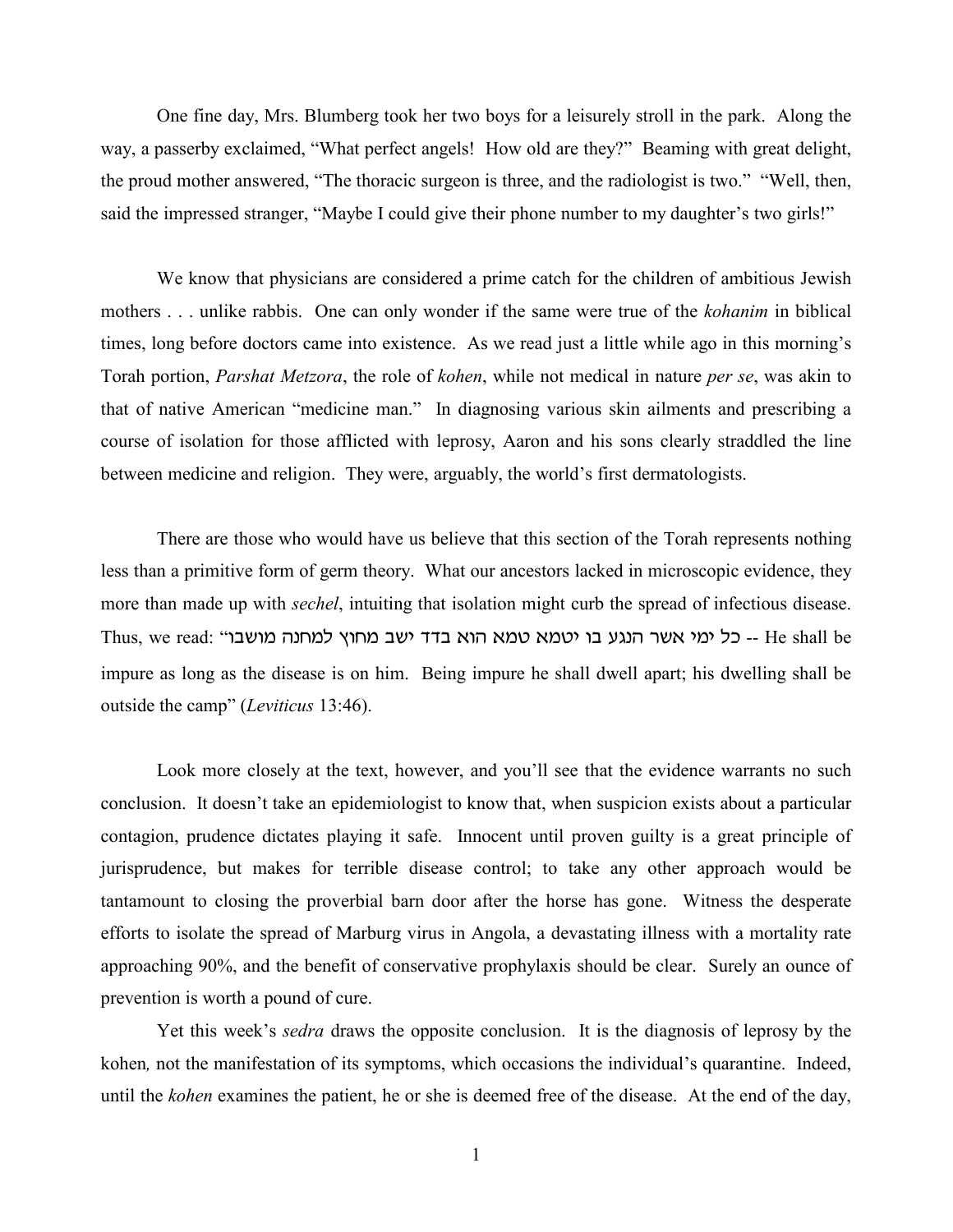Maimonides -- himself a physician -- offers us the last word on those who consider the Torah as a kind of ancient PDR: "Heaven forbid that the Torah be viewed as a minor medical treatise."

We know better than to pretend that religion is the equivalent of science, though I imagine the advocates of so-called "Creation Science" will beg to differ. Still, I sometimes wonder whether or not our supremely rational selves have succeeded in throwing out the baby with the bathwater. Looking upon the *kohen* as a doctor is a fundamentally different issue than looking upon the doctor as a *kohen*. There is a spiritual element to healing, an important link between religion and medicine. In the words of Rabbi Avis Miller, "Major illness is a life cycle event, bringing with it questions of faith, spiritual longings and the need for community. If medicine speaks the language of cure, than religion speaks the language of healing."

Yet at times medicine lives in a realm more remote to the average patient than the Holy of Holies once was to the average Israelite. In a mechanistic universe the world is a factory -- we are machines, doctors are mechanics, and medicine a metaphorical NAPA store where parts, tools, oils and lubricants may be purchased for our improved function. As to the question of whether you merit new all-weather radials, or are forced to settle for single bias re-treads, it all depends on the particulars of your HMO, PSO, PPO or POS. Once upon a time a pre-existing condition was simply known as an illness, now it become a prognosis in its own right. Once upon time, a healer was a doctor, now he or she is a provider; the commitment to healing termed an authorization -- unless one is too poor to afford health care, in which case one must first seek an entitlement. Despite the vast array of technology available to us -- arguably in part because of it -- the state of health care in America today is itself in need of a prescription, but for the fact that we can't seem to find any safe drug with which to treat its maladies.

Our society's approach to managed care hardly reflects the Torah's belief that we are fashioned *B'zelem Elokim*, in the Divine Image, created "**בעט מאלקים --** but little lower than the angels," as the Psalmist puts it (*Psalm* 8:6). To heal that which reflects God's own being is, a sacred task, not only a cost-effective one; even more, to tend to the sick is an example of *imitatio dei*, the commandment to imitate God's own behavior, for the liturgy refers to the Almighty as  $r$ ktrah, "Healer of His people Israel."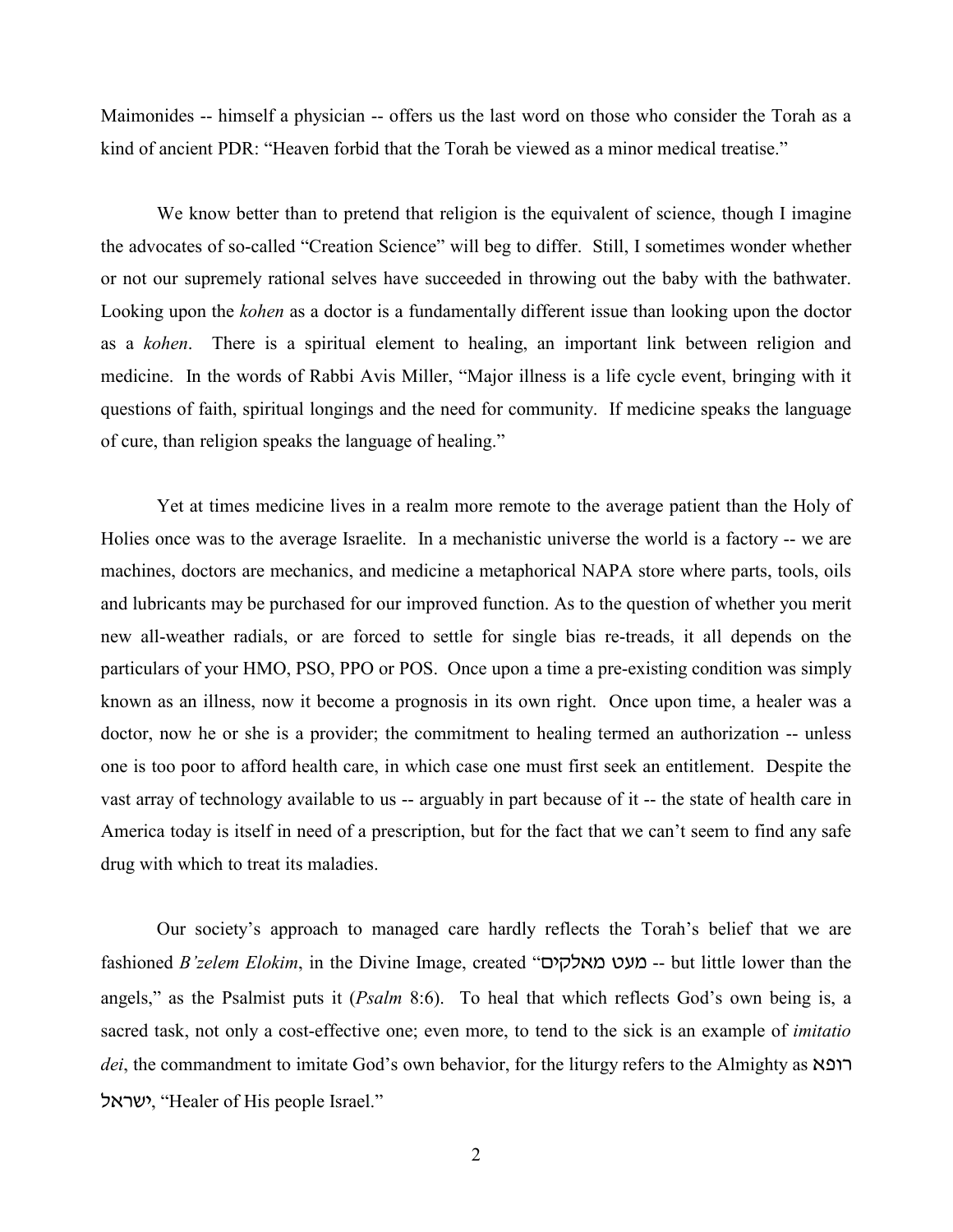"It is a grievous mistake to keep a wall of separation between medicine and religion," wrote the late Abraham Joshua Heschel. "There is a division of labor, but a unity of spirit. To minister to the sick is to minister to God. Religion is not the assistant of medicine, but the secret of one's passion for medicine."

Today's *sedra* has much to teach about ministering to the sick as a way to serve God. In the powerful image of a leper living outside the community, the *Leviticus* narrative gives expression to the reality of loneliness that is an unavoidable part of being ill. Sickness removes us from the mainstream, and limits our contact with others. It displaces us from the everyday rhythms of life, and cuts us off from the reassuring illusion of having a secure future, even as it alienates us from our own bodies.

The biblical leper lives outside the camp, yet everything that transpires in the text looks toward his return to the community. The multiple visits of the *kohen*, the purification ritual -- all these exist because we are not content with the status quo of loneliness suffered by the afflicted.

In the face of this isolation Judaism insists on *Biqqur Holim*, the *mitzvah* of visiting the sick. Indeed, the Talmud maintains that the Divine Presence is a constant visitor in a sickroom, while *Midrash* teaches that one who visits those who are ill diminishes there suffering by one-sixtieth. In other words, *Biqqur Holim* is about far more than the performance of a good, or helping an ill person pass the time of his confinement more pleasantly. Visiting the sick is itself a form of medicine, a therapy for the soul whose disposition can greatly help or hinder the healing process. Would that all doctors visited their patients not only to read their charts or inquire about their symptoms, but simply for the sake of *Biqqur Holim* as a form of treatment itself, to pull up a chair and administer a dose or two of human companionship.

Beyond diminishing the loneliness and sense of isolation experienced by one who is ill, it is  $i$ וראה הכהן את הנגע...  $j$ yh incumbent to remember that a patient is a person, not just a pathology. u,ut tnyu ivfv uvtru/ -- As the *sedra* teaches, "The *kohen* shall examine the affliction on the skin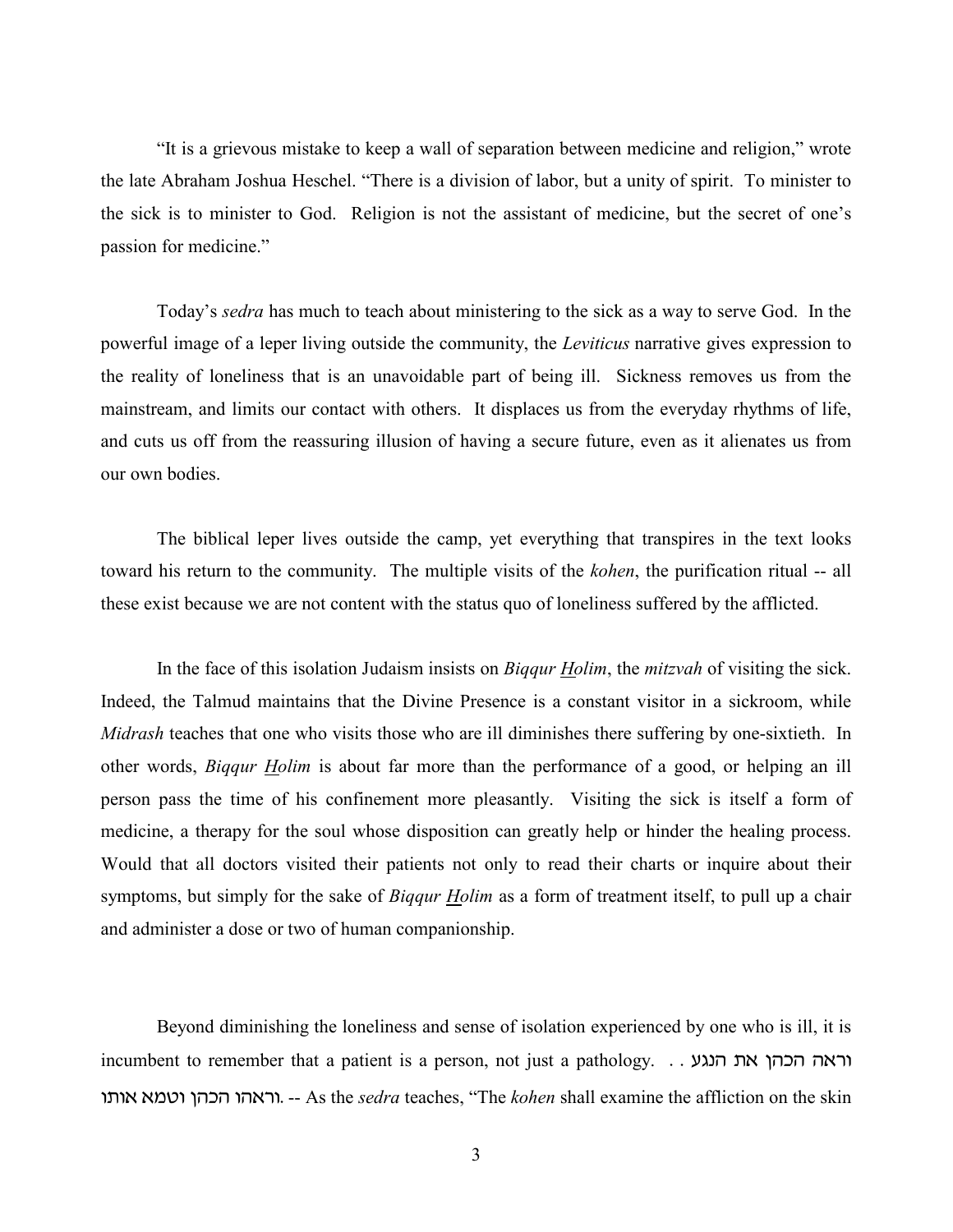of his body . . . when the *kohen* sees him he shall pronounce it impure." The Torah directs the *kohen* to do more than examine the bodily part suspected of *tza'ra'at*; rather he is commanded to look at the individual as an organic whole, to see what is healthy and vital in his life, to realize that we are far more than the sum of our ailments. Once this is realized, a person can assist in his own healing -- for if we are more than a collection of symptoms, there is always a healthy place deep within our spirit, a source of inner strength we can tap in coping with adversity.

In *Parshat Metzora*, the afflicted participates in his own recuperation -- for part of the process leading to *tahara*, ritual purity, requires that he -- not the *kohen* -- cleanse and immerse himself and bring a special sacrifice. It is the very participation of the patient in his own healing that marks the transformation from passive isolation outside the camp to becoming an instrument of his own restoration to health.

Some years ago I served as a chaplain at Memorial Sloan Kettering, a hospital devoted to the treatment of cancer in midtown Manhattan. One day I walked into a patient's room, and saw a man in his early forties. He had been recently diagnosed with AIDS. This gentleman saw me and my hospital badge identifying me as a chaplain, and began to cry. Later in our visit he explained the reason for his tears. Never having been particularly religious and not having set foot in a synagogue for more than twenty years, he immediately assumed that the only reason that a rabbi would visit was to deliver a piece of catastrophic news -- why else would the hospital have sent a chaplain to talk to him, if not to inform him that his final hours were at hand.

Rabbis can have a powerful impact on the those who are ill. Needless to say, doctors can, too. Patients often imbue physicians with an oracular power they scarcely possess, scrutinizing the doctor's every choice of word and turn of phrase. What did the neurologist mean by that? Why did the oncologist sound hesitant at that particular second? When we are sick and vulnerable we give our caregivers extraordinary power to bolster hope or dash it to pieces.

"Pray for me, rabbi," is a request I frequently receive, but when I pray, I do so with the person, rather than simply for him or her. It is more than my knowing that God, who is *Rofeh Holim*, Healer of the Sick, doesn't necessarily listens to my entreaties more than anyone else's. I